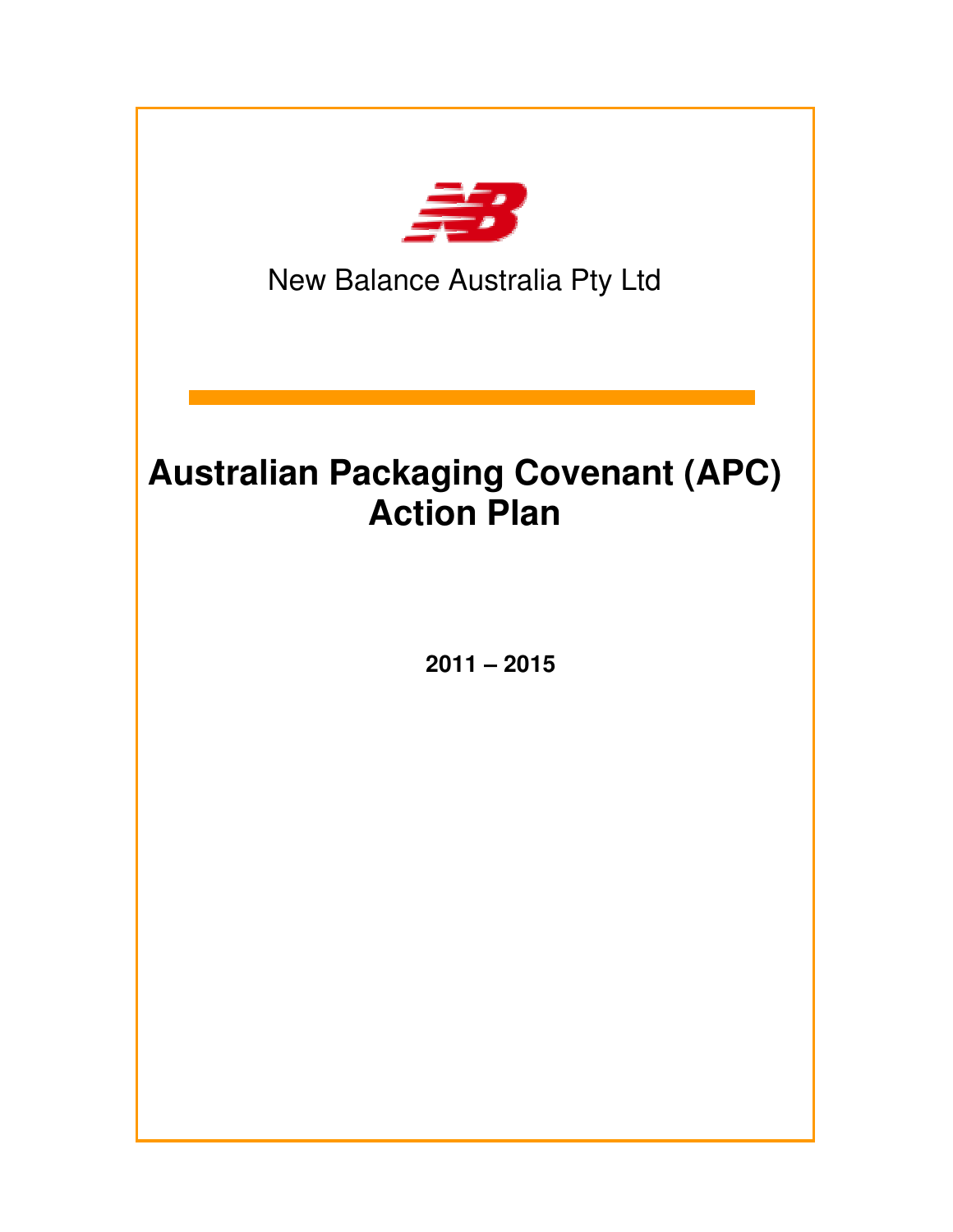#### **Table of Contents**

| $2^{\circ}$ |  |
|-------------|--|
| $3^{\circ}$ |  |
|             |  |
|             |  |
|             |  |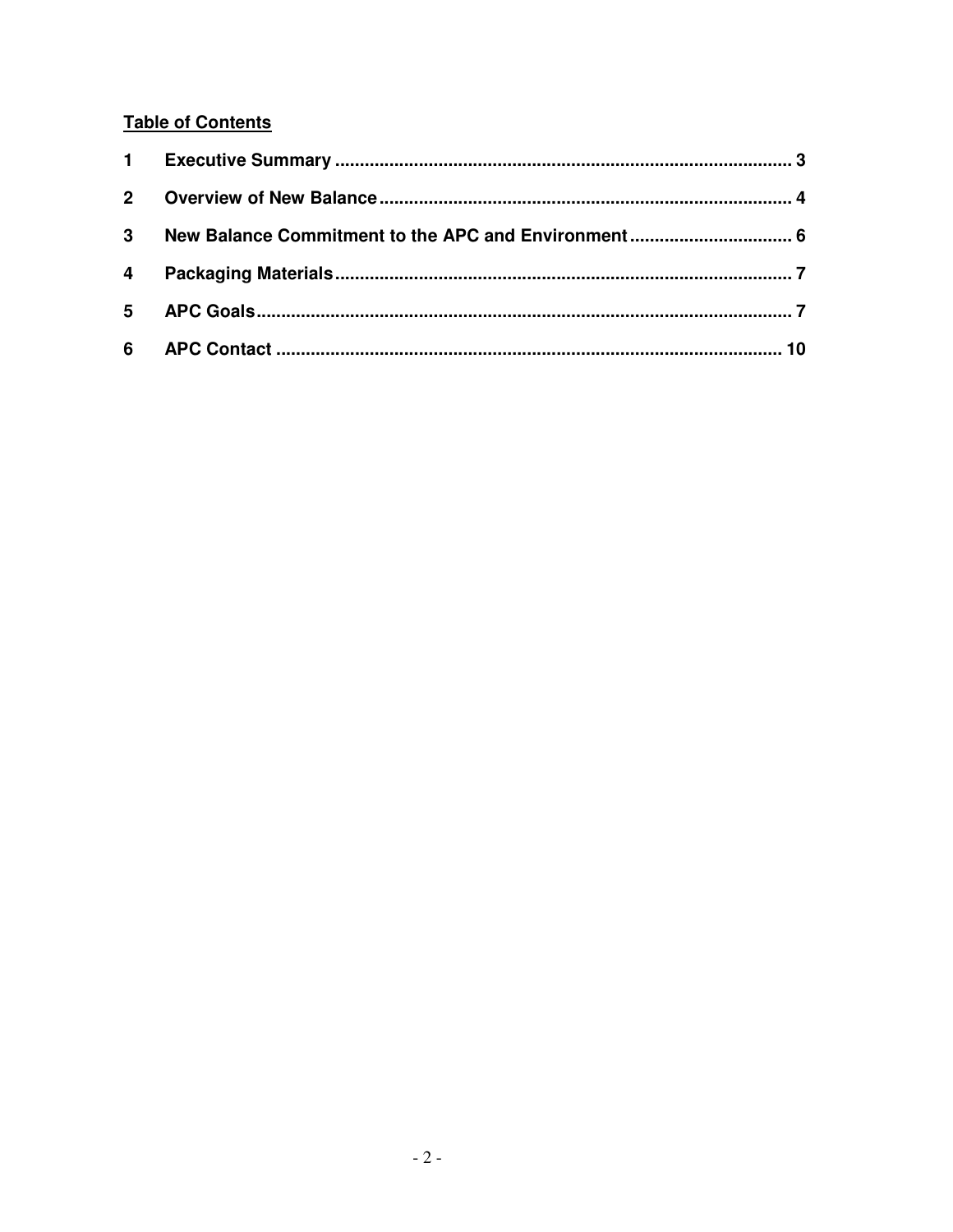## **1 Executive Summary**

New Balance Australia Pty Ltd is a supplier of athletic footwear and apparel to sporting retail outlets. New Balance is a privately owned company and is a wholely owned subsiadiary of New Balance Athletic shoe based in Boston, Masachussets USA.

As a leading supplier of performance sporting footwear and apparel, New Balance recognise that they have an impact on the environment and community within their operating environment. New Balance is committed to ensuring that the impact of land fill is managed responsibly and in a manner that creates and satisfies the needs of the community and the Australian Packaging Covenant.

A variety of packaging materials are used on New Balance products. The main types of materials used are cardboard,paper and plastics. New Balance have recently introduced recycling initiatives and will continue to explore additional opportunities in the future.

This document outlines the goals that are relevant to New Balance Australia and includes a detailed table with specific actions that meets the Australian Packaging Covenant requirements.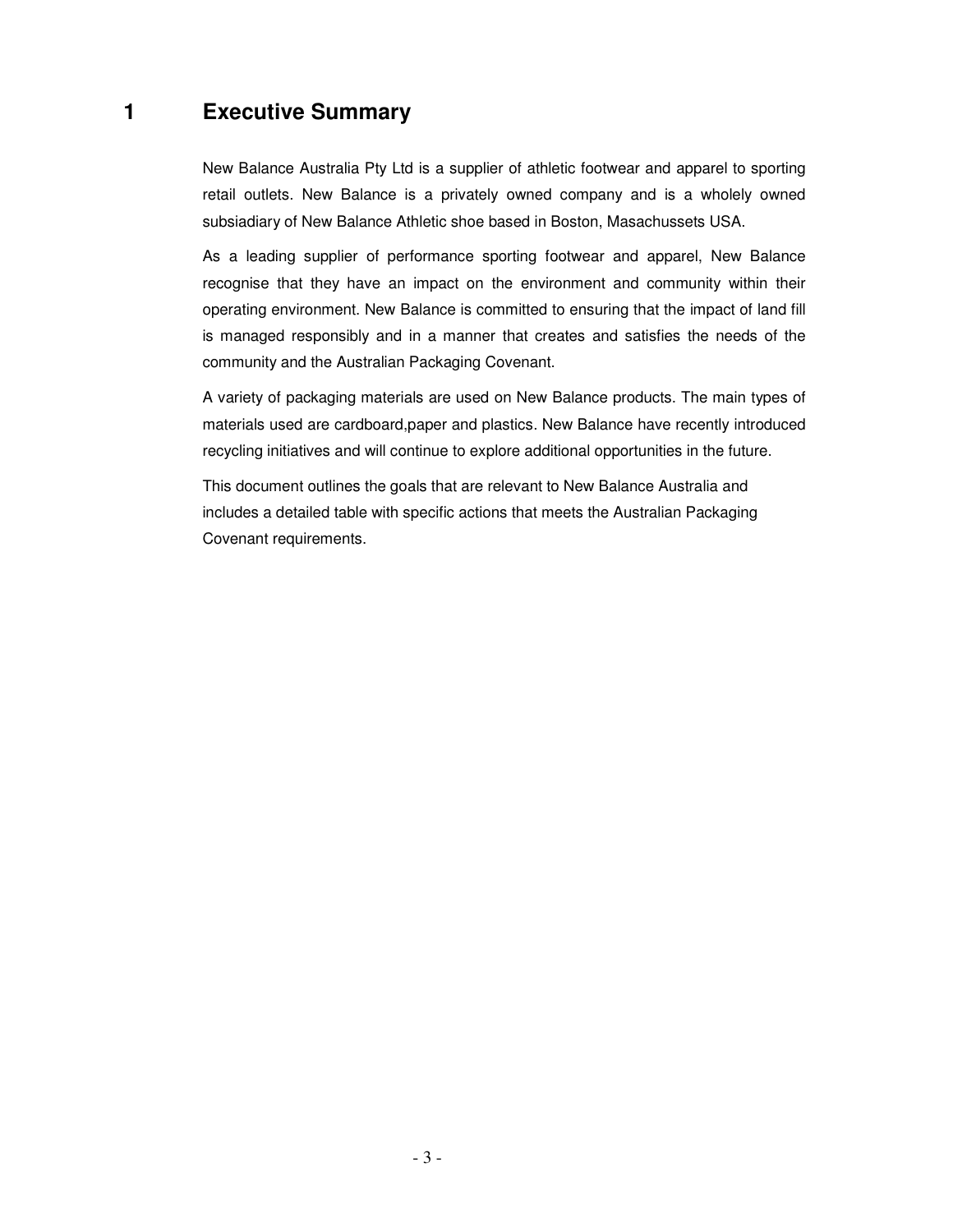## **2 Overview of New Balance**

New Balance began as a Boston-based arch support company in the early 1900's, developed into a specialized shoe manufacturer in the 1970's, and has grown to become a leading global athletic products company. Today New Balance is a family of brands including New Balance, Dunham, PF Flyers, Aravon, Warrior and Brine. Since the days of selling arch supports to police officers and waiters, New Balance has been a brand concerned with meeting the needs of the everyday athlete. In pursuing this goal, we developed an "Endorsed By No One" philosophy, which holds that a superior product will sell itself better than any superstar athlete ever could. Part of producing superior footwear and athletic apparel is manufacturing it to fit all widths and sizes, because a better fit produces better performance.

To ensure the best fitting, best performing shoes and apparel, we focus on improving our technology and production methods. A big part of that is maintaining five manufacturing facilities in the United States where we continue to produce shoes and apparel that meet the standards we've employed for 100 years. We have also remained commited to a core set of values that include integrity, teamwork and total customer satisfaction.



**New Balance** is dedicated to creating the best-fitting, technologically innovative performance footwear and athletic apparel for people who are serious about their athletic activity. The belief that better fit = better performance drives product development and a commitment to domestic manufacturing, width-sizing and strong retail partnerships sets New Balance apart from its competitors.



Established in 1885, **Dunham** is a premium performance footwear brand created for individuals living the active outdoor lifestyle. Dunham is dedicated to providing footwear that is lightweight, comfortable and that offers the best fit by incorporating the latest performance technologies and a full range of sizes and widths.



For more than sixty years, **PF Flyers** has been dedicated to creating footwear and apparel for men and women worldwide that is comfortable, good looking and ready-for-action. Whether reissuing our legendary action shoes, inventing new footwear styles or designing fashionable casual wear, PF remains true to its namesake "Posture Foundation" for long-playing comfort.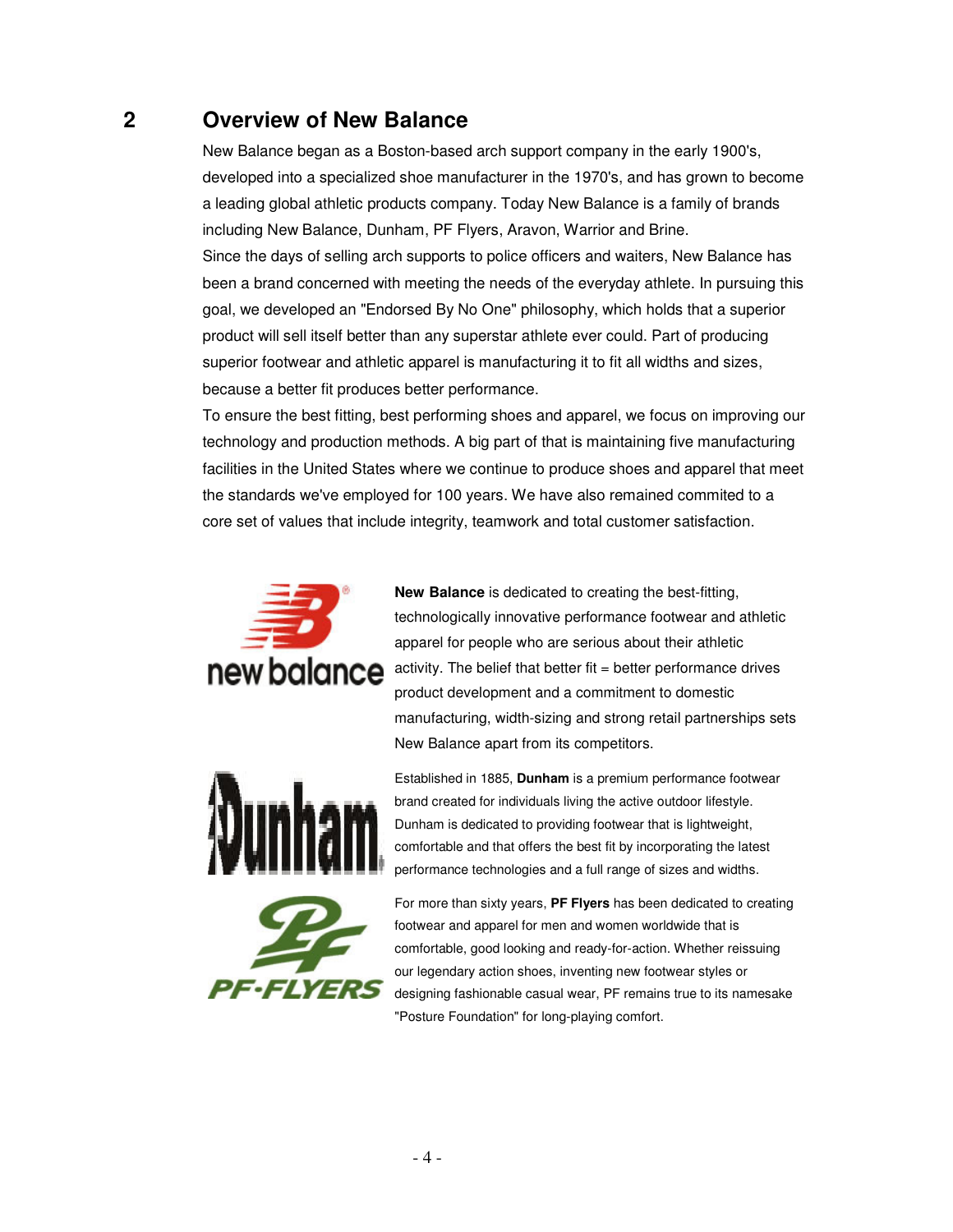

**Aravon** is a comfort performance casual footwear brand that is dedicated to offering a high-level blend of style, fit, support and cushioning to today's mature woman.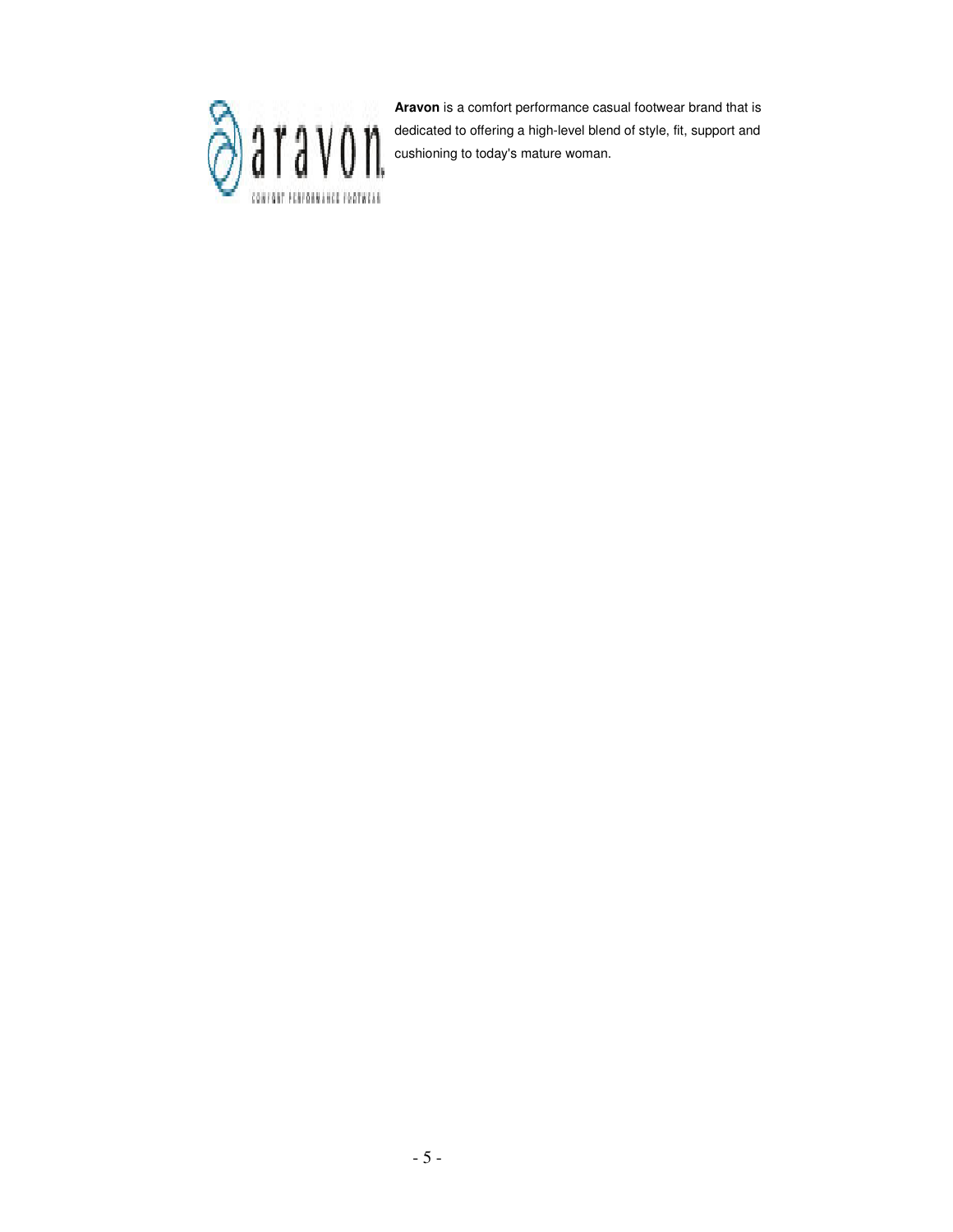### **3 New Balance Commitment to the APC and Environment**

New Balance engage Amcor and the Bayside City council to retrieve all of our recyclable materials.

Investigation and analysis will be undertaken to establish and implement recycling initiatives in our satellite offices and all retail outlets. It is envisaged that recycling measures will be completed by the end of 2011.

New Balance will also continue to investigate and work closely with all of our local suppliers, business partners (3PL) and employees to ensure that steps are being taken to minimise the businesses impact on land fill.

New Balance will always continue to strive for continuous improvement in all areas that have an effect on the environment.

All New Balance Australia Pty Ltd products are imported and controlled by the parent company sourcing department. The current products are controlled by NBAS Ltd and not within our control.

New Balance Australia run an outsourced 3PL (third party logistics company) that control and are responsible for the movement of all inventory. The 3PL distribution centre is located separately to the New Balance Australia office.

New Balance Australia has limited ability to influence the manufacture of products and the packaging used as the design, development and manufacture of product is governed by New Balance Athletic Shoe, located in Boston USA.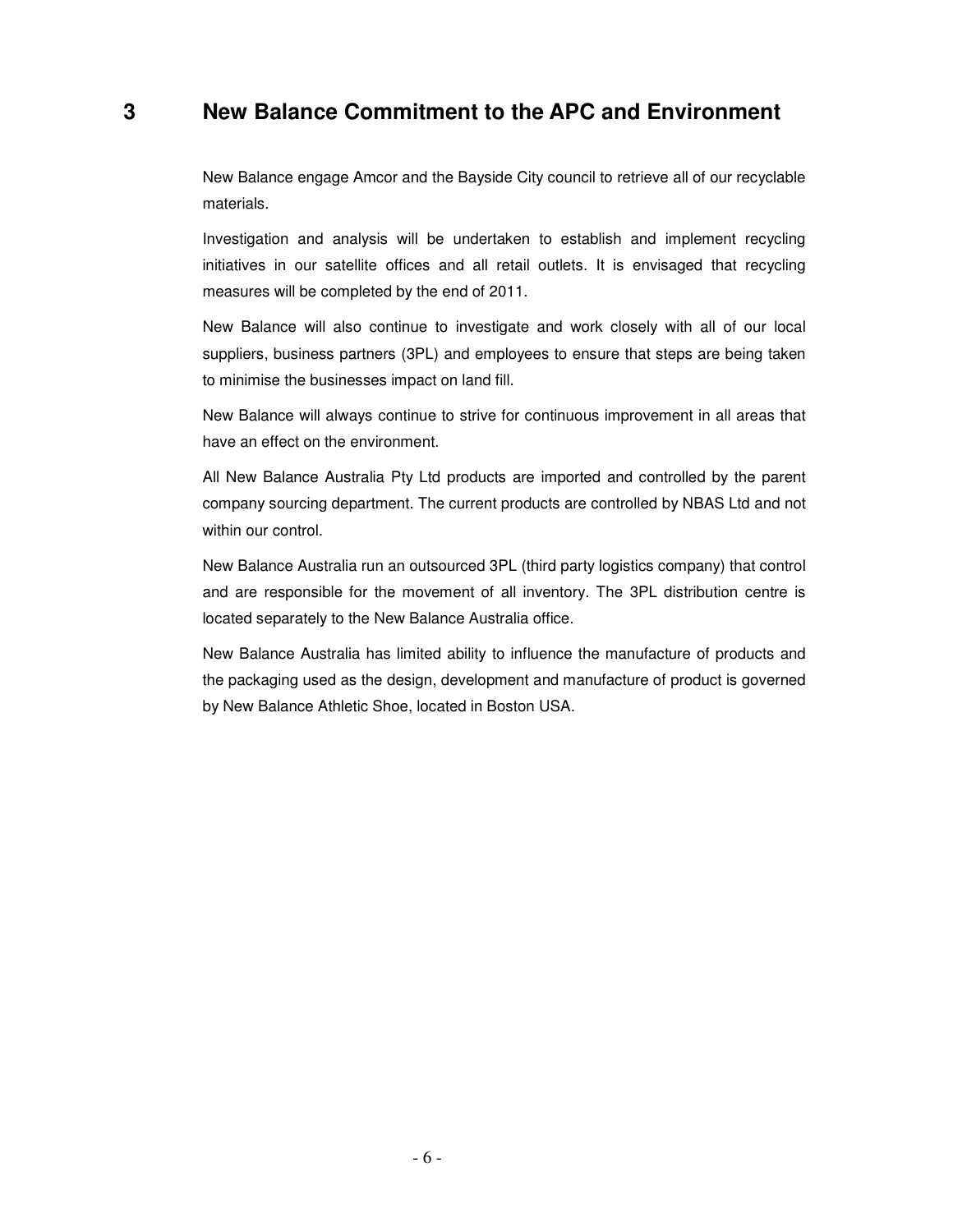## **4 Packaging Materials**

All New Balance shoe products are packaged in 100% recycled cardboard and the shoe boxes can also be recycled. Within each shoe box, there are also paper lining and paper support within the shoe itself.

The plastic outer packaging on apparel is made of LD-PE (04) recyclable plastic material. These items are then packaged within larger cardboard boxes.

## **5 APC Goals**

| <b>Goal 1- Design</b>                                                                                                                                                                                                                                                              | <b>KPI</b>   | <b>Action</b>                                                                                                                                                                                                                                                                                                                                    | <b>Baseline</b> | <b>Evidence/Date</b>                                                               |
|------------------------------------------------------------------------------------------------------------------------------------------------------------------------------------------------------------------------------------------------------------------------------------|--------------|--------------------------------------------------------------------------------------------------------------------------------------------------------------------------------------------------------------------------------------------------------------------------------------------------------------------------------------------------|-----------------|------------------------------------------------------------------------------------|
| New Balance products are imported<br>and are controlled by the parent<br>company sourcing department. The<br>current methods being used will be<br>investigated, but as stated above are<br>controlled factories beyond the control<br>of New Balance and outside of<br>Australia. | $\mathbf{1}$ | Provide<br>supporting<br>documentation from the parent<br>New<br><b>Balance</b><br>$common -$<br>Athletic Shoe Inc, that clearly<br>documents the commitment to a<br>sustainable environment and<br>the measures they are taking<br>contribute to a sustainable<br>environment. This is an area<br>that is of high importance to<br>New Balance. | No Evidence     | December 2012<br>Copy of New Balance<br>Athletic<br>Shoe<br>Inc.<br>documentation. |
|                                                                                                                                                                                                                                                                                    |              |                                                                                                                                                                                                                                                                                                                                                  |                 |                                                                                    |
|                                                                                                                                                                                                                                                                                    |              |                                                                                                                                                                                                                                                                                                                                                  |                 |                                                                                    |
|                                                                                                                                                                                                                                                                                    |              |                                                                                                                                                                                                                                                                                                                                                  |                 |                                                                                    |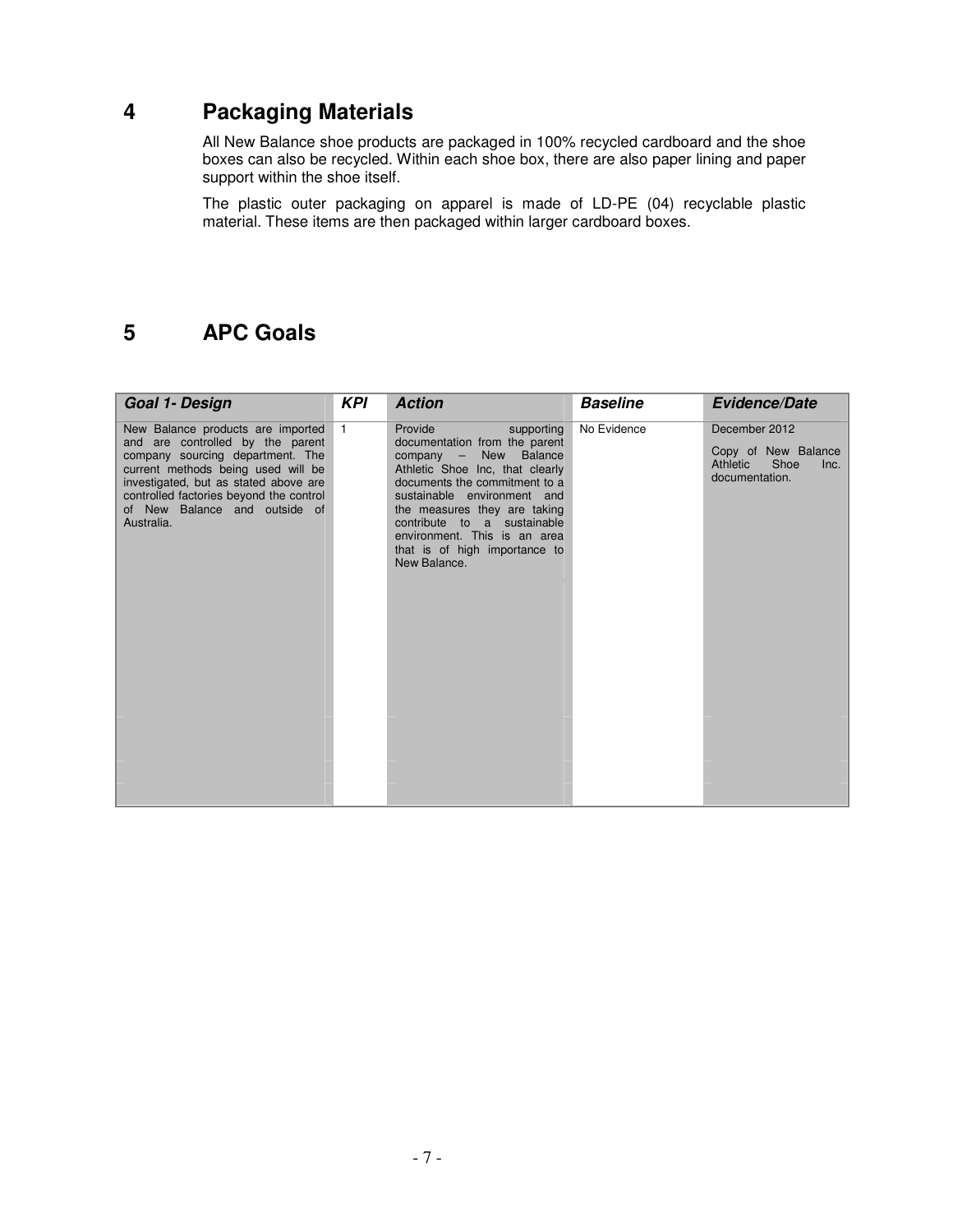| <b>Goal 2 - Recycling</b> | <b>KPI</b> | <b>Action</b>                                                                                                                                                      | <b>Baseline</b>                       | <b>Evidence/Date</b> |
|---------------------------|------------|--------------------------------------------------------------------------------------------------------------------------------------------------------------------|---------------------------------------|----------------------|
| On-site recycling systems | 2,3,4,5    | Review and Improve recycling<br>rates                                                                                                                              | Cardboard & Paper<br>only at present. | December 2015        |
|                           |            | Implement a recycling policy<br>and commitment to recycling<br>into the New Balance employee<br>handbook.                                                          |                                       | December 2015        |
|                           |            | Ensure policy is covered of at<br>company induction for new staff.                                                                                                 |                                       | December 2015        |
|                           |            | Present<br>the<br><b>APC</b><br>and<br>improvements at quarterly staff<br>presentation.                                                                            |                                       | April 2011           |
| Purchasing                |            | Discuss with Management the<br>possibility of implementing a<br>purchasing policy for purchase<br>of recycled products - paper,<br>stationary and any other items. |                                       | December 2011        |
|                           |            | Review purchasing guidelines to<br>include local suppliers<br>to<br>conform to SPG and minimise<br>non-recycled packaging                                          |                                       | December 2015        |
|                           |            |                                                                                                                                                                    |                                       |                      |
|                           |            |                                                                                                                                                                    |                                       |                      |
|                           |            |                                                                                                                                                                    |                                       |                      |
|                           |            |                                                                                                                                                                    |                                       |                      |
|                           |            |                                                                                                                                                                    |                                       |                      |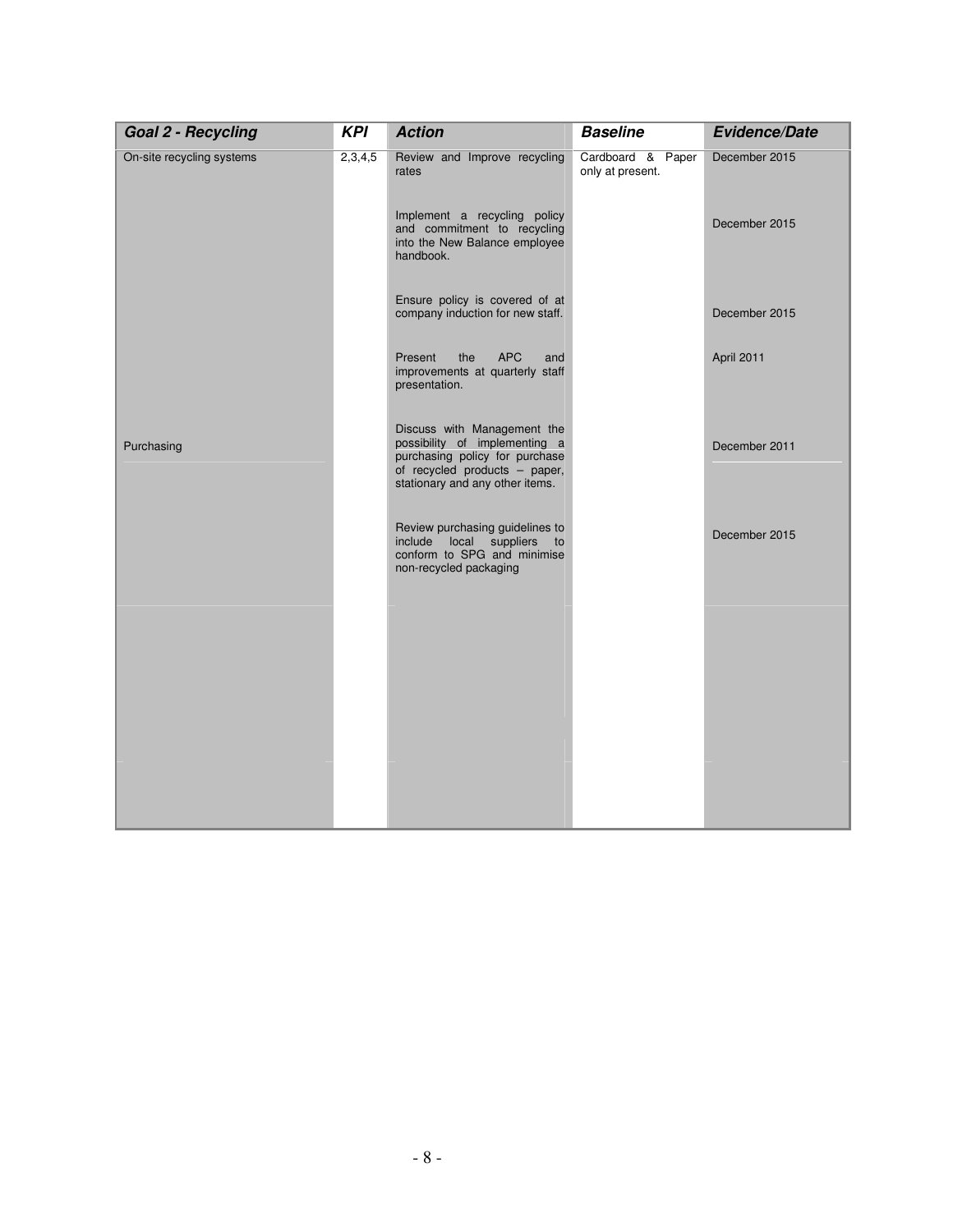| <b>Product</b><br>Goal<br>$\boldsymbol{\beta}$<br><b>Stewardship</b> | <b>KPI</b> | <b>Action</b>                                                                                                                                                                  | <b>Baseline</b> | <b>Evidence</b>                                                                                                                             |
|----------------------------------------------------------------------|------------|--------------------------------------------------------------------------------------------------------------------------------------------------------------------------------|-----------------|---------------------------------------------------------------------------------------------------------------------------------------------|
| Process for working with others                                      | 6,7,8      | Present to major<br>business<br>customers<br>partners,<br>and<br>suppliers the goals and aims of<br>New Balance's commitment to<br>Australian<br>the<br>packaging<br>covenant. | Nil             | Freight Company by Dec<br>2012<br>3PL Warehouse by Dec<br>2013<br>Freight Forwarders by<br>Dec 2012<br>Top 3 Local Suppliers by<br>Dec 2013 |
|                                                                      |            |                                                                                                                                                                                |                 |                                                                                                                                             |